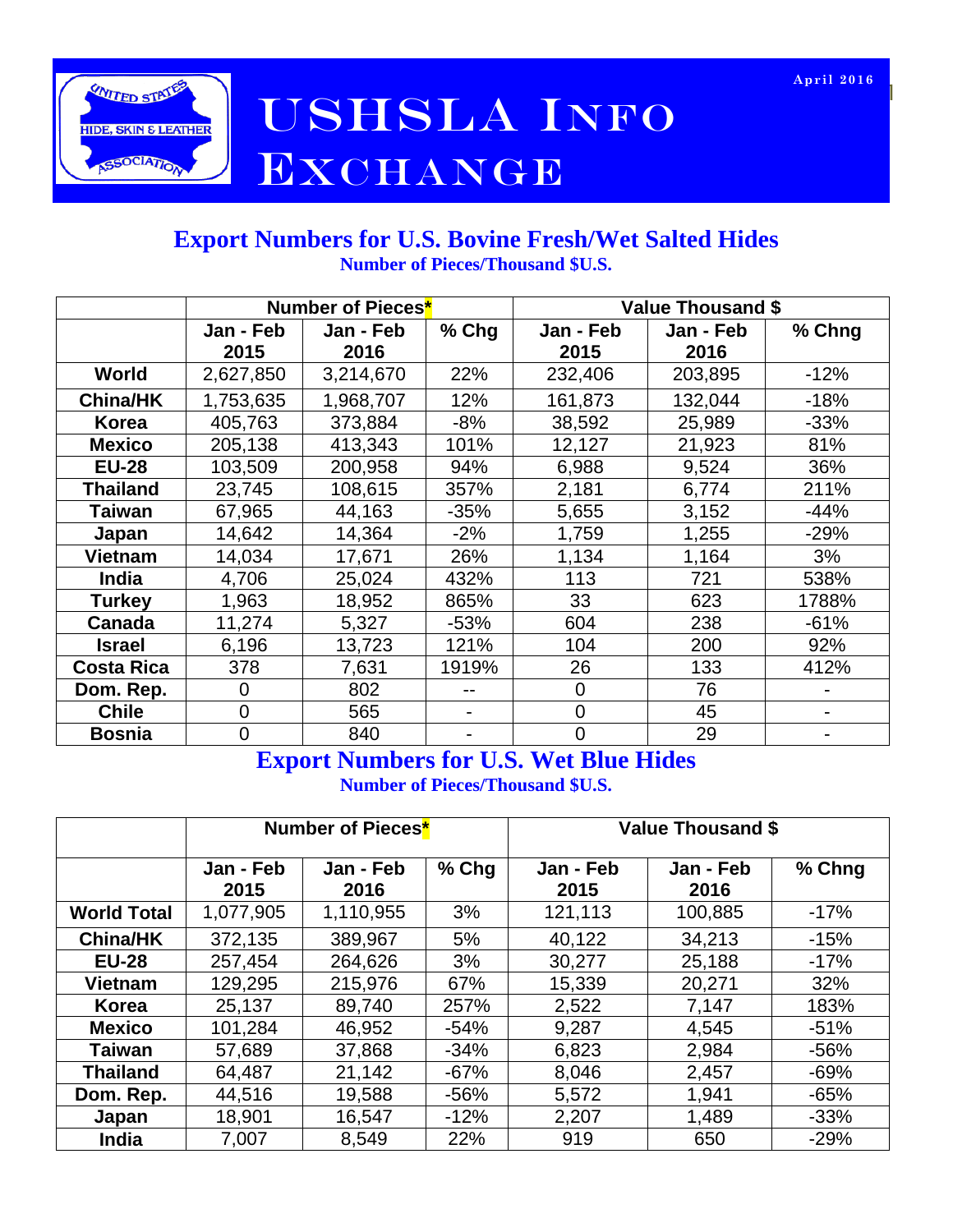#### **Export Numbers for U.S. Pig Skins Number of Pieces/Thousand \$U.S.**

|                    | <b>Number of Pieces</b> |           |                | <b>Value Thousand \$</b> |           |                |  |
|--------------------|-------------------------|-----------|----------------|--------------------------|-----------|----------------|--|
|                    | Jan - Feb               | Jan - Feb | $%$ Chg        | Jan - Feb                | Jan - Feb | % Chng         |  |
|                    | 2015                    | 2016      |                | 2015                     | 2016      |                |  |
| <b>World Total</b> | 1,195,510               | 952,759   | $-20%$         | 8,712                    | 7,836     | $-10%$         |  |
| <b>Mexico</b>      | 421,779                 | 434,606   | 3%             | 3,979                    | 4,712     | 18%            |  |
| <b>Taiwan</b>      | 600,501                 | 359,636   | $-40%$         | 3,206                    | 2,055     | $-36%$         |  |
| <b>Thailand</b>    | 92,761                  | 138,928   | 50%            | 833                      | 801       | $-4%$          |  |
| <b>EU-28</b>       | 35,800                  | 12,250    | $-66%$         | 229                      | 175       | $-24%$         |  |
| Vietnam            | 2,587                   | 5,787     | 124%           | 41                       | 71        | 73%            |  |
| Japan              | 0                       | 1,552     | $\blacksquare$ | 0                        | 24        | $\blacksquare$ |  |

**PLEASE NOTE: In the past, the Number of Pieces column was inaccurate, typically over-inflating the actual amounts exported. In 2015, the US Government made changes to its reporting system, which we are hopeful will fix this problem. [CLICK HERE](http://www.ushsla.org/ht/a/GetDocumentAction/i/111882) for more information.**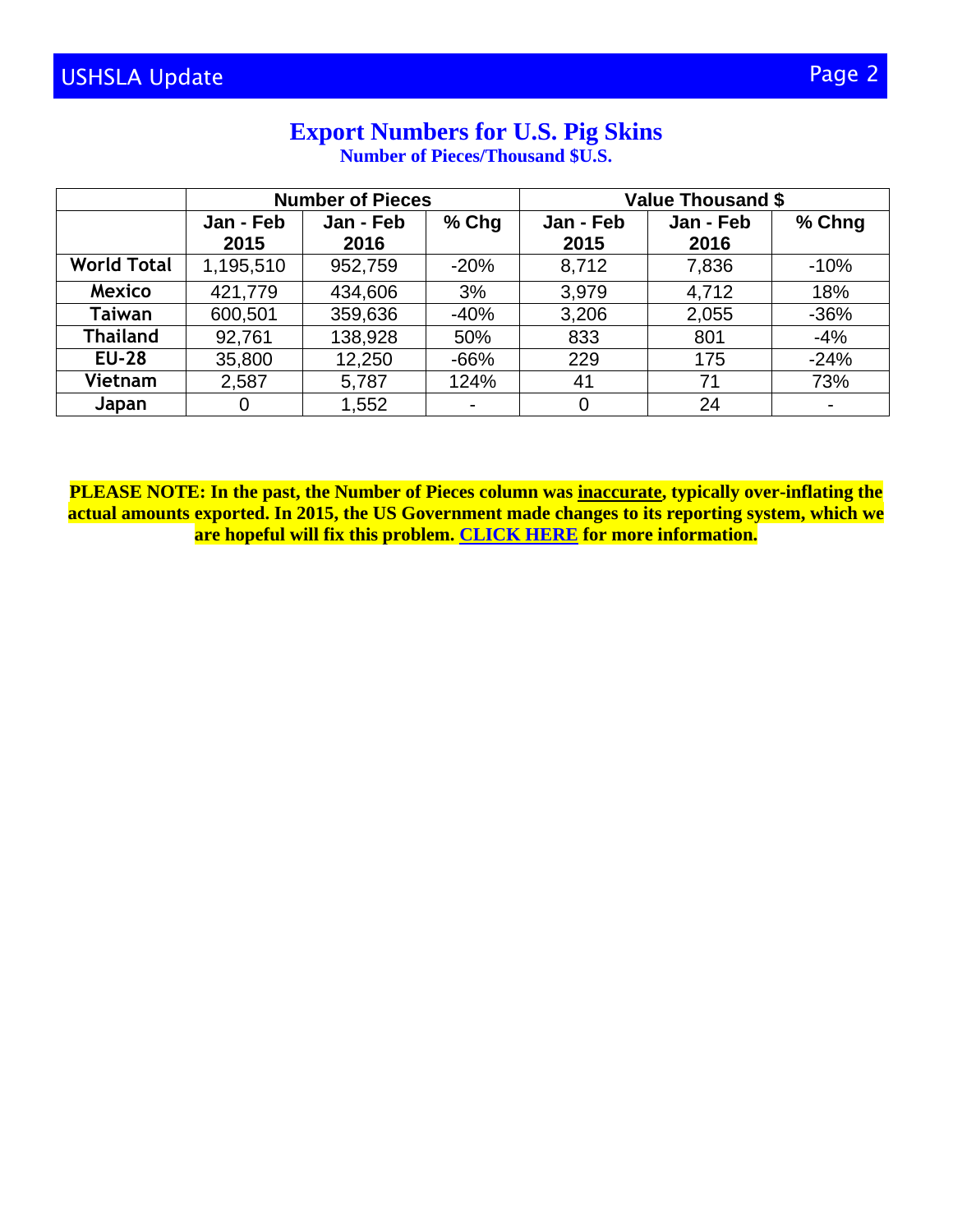## **Cattle on Feed Summary**

## **National Agricultural Statistics Service, USDA [\(Available Here\)](http://usda.mannlib.cornell.edu/MannUsda/viewDocumentInfo.do?documentID=1020) Released March 18, 2016**

#### **United States Cattle on Feed Up 1 Percent**

Cattle and calves on feed for the slaughter market in the United States for feedlots with capacity of 1,000 or more head totaled 10.8 million head on March 1, 2016. The inventory was 1 percent above March 1, 2015.

Placements in feedlots during February totaled 1.71 million head, 10 percent above 2015. Net placements were 1.65 million head. During February, placements of cattle and calves weighing less than 600 pounds were 335,000 head, 600-699 pounds were 300,000 head, 700-799 pounds were 445,000 head, and 800 pounds and greater were 630,000 head.

Marketings of fed cattle during February totaled 1.59 million head, 5 percent above 2015.

Other disappearance totaled 58,000 head during February, 3 percent below 2015.



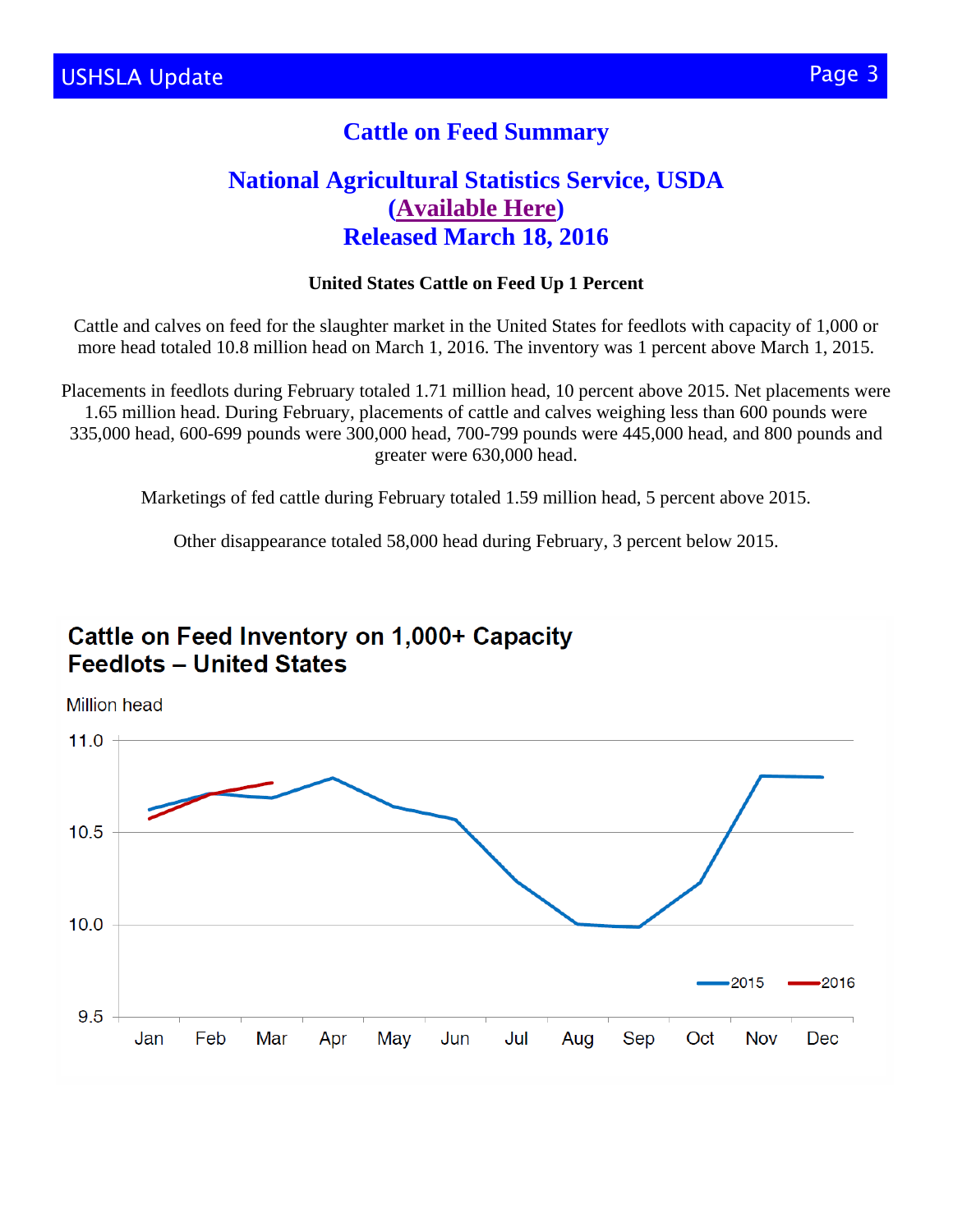## **Weekly Estimated Slaughter Statistics Weekly Livestock, Meat and Grain Highlights [\(Available Here\)](http://www.ams.usda.gov/mnreports/lswlpgmrkthighlight.pdf) As of April 11, 2016**

|                        | <b>This Week</b> | <b>Change from Last</b><br>Week | <b>Change from Year</b><br>Ago |  |
|------------------------|------------------|---------------------------------|--------------------------------|--|
| Hogs                   |                  |                                 |                                |  |
| Weekly Est. Hog        | 2,154,000        | $-1.2%$                         | $-1.0%$                        |  |
| Slaughter              |                  |                                 |                                |  |
| YTD. Est. Hog          | 31,773,000       |                                 | $-0.8\%$                       |  |
| Slaughter              |                  |                                 |                                |  |
| <b>Cattle</b>          |                  |                                 |                                |  |
| Weekly Est. Cattle     | 535,000          | $-1.3%$                         | 6.2%                           |  |
| Slaughter              |                  |                                 |                                |  |
| <b>YTD Est. Cattle</b> |                  |                                 | 0.6%                           |  |
| Slaughter              | 7,712,000        |                                 |                                |  |

## **(Steer Price and Drop Value Charts [Available Here\)](http://www.ams.usda.gov/mnreports/lswwcbs.pdf) As of April 8, 2016**

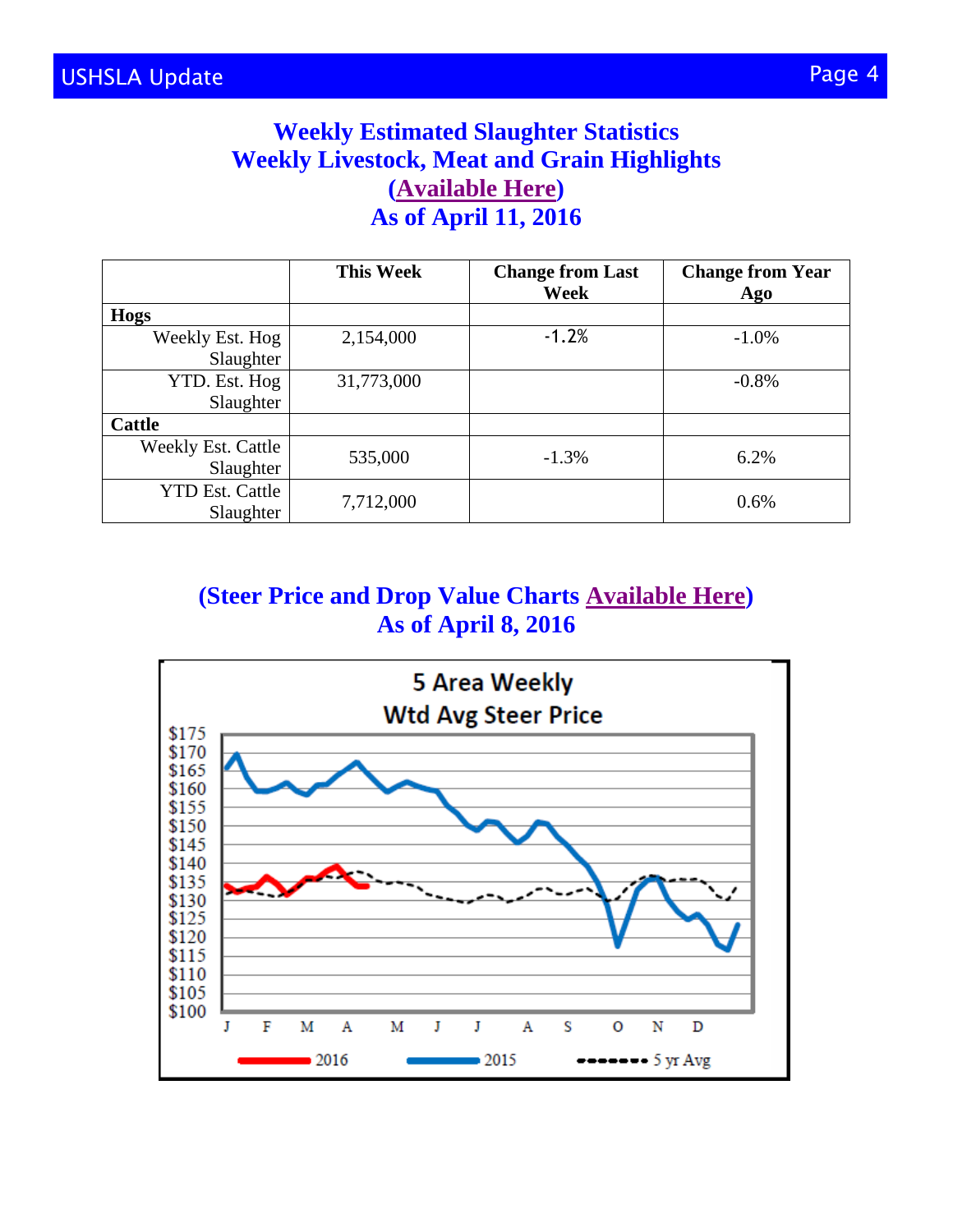

## **Charts Courtesy of the Maxfield Report:**

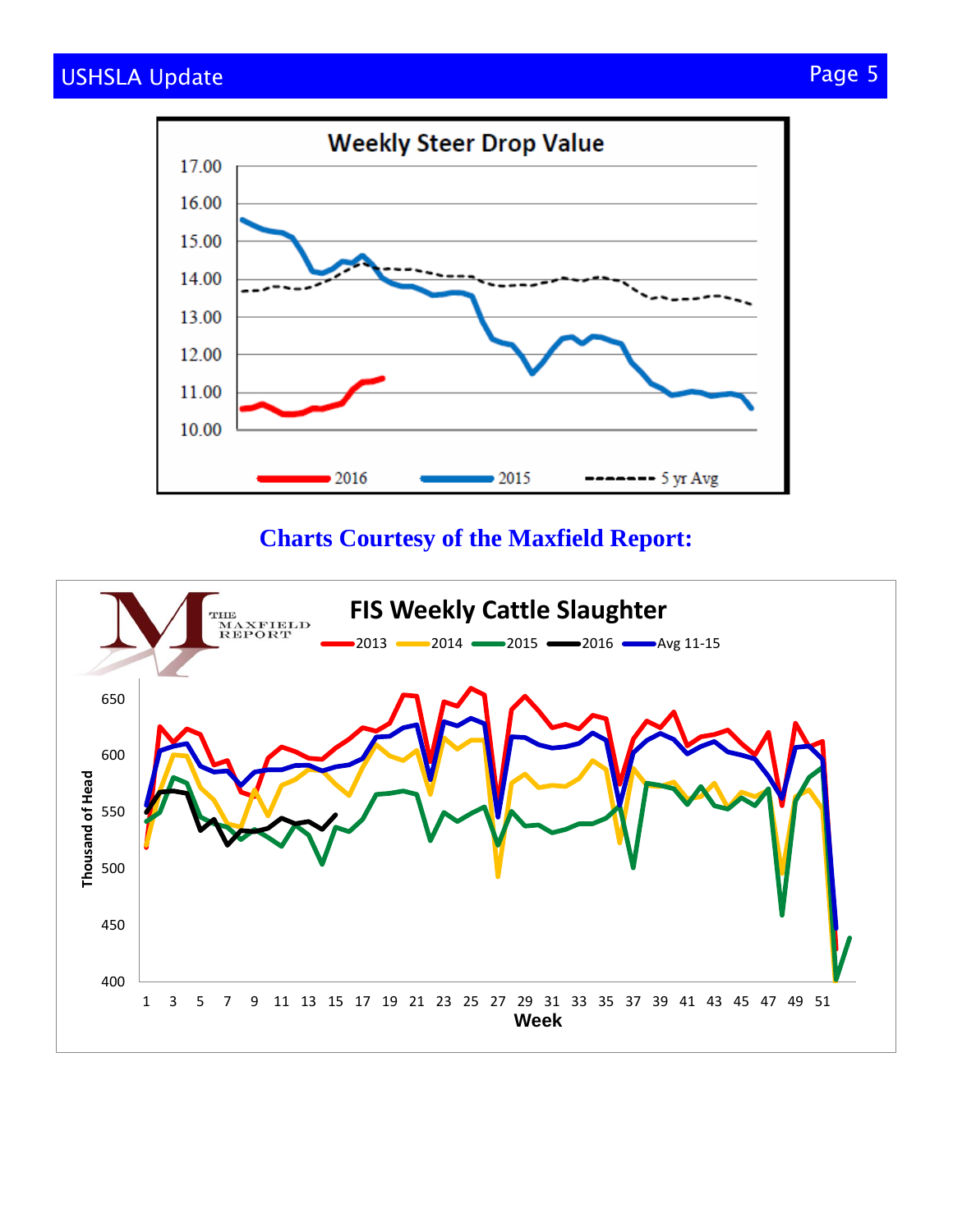## USHSLA Update Page 6 (Page 6) and the page 6 (Page 6) and the page 6 (Page 6) and the page 6